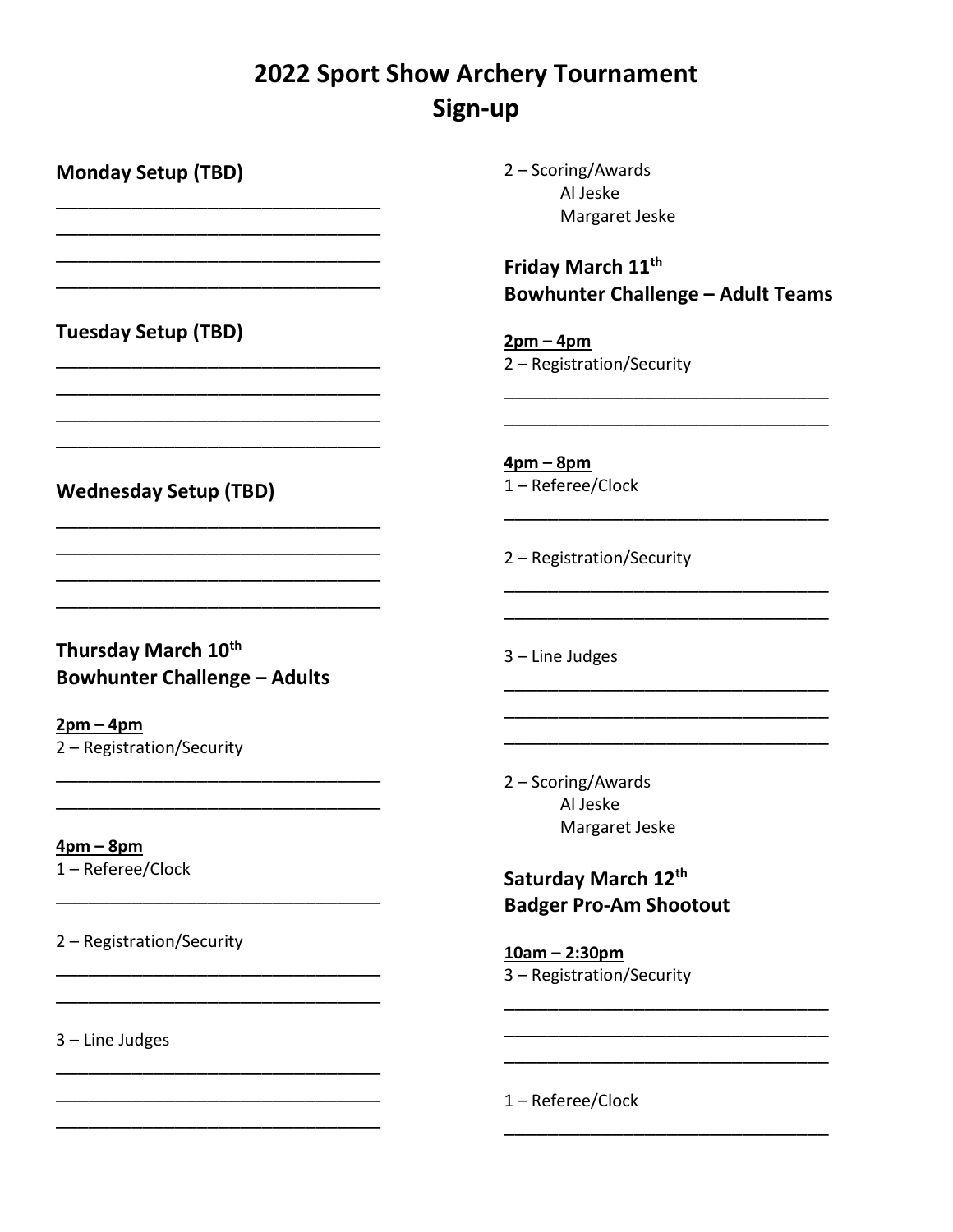3 – Line Judges

2 – Scoring/Awards Al Jeske Margaret Jeske

\_\_\_\_\_\_\_\_\_\_\_\_\_\_\_\_\_\_\_\_\_\_\_\_\_\_\_\_\_\_ \_\_\_\_\_\_\_\_\_\_\_\_\_\_\_\_\_\_\_\_\_\_\_\_\_\_\_\_\_\_

\_\_\_\_\_\_\_\_\_\_\_\_\_\_\_\_\_\_\_\_\_\_\_\_\_\_\_\_\_\_ \_\_\_\_\_\_\_\_\_\_\_\_\_\_\_\_\_\_\_\_\_\_\_\_\_\_\_\_\_\_

\_\_\_\_\_\_\_\_\_\_\_\_\_\_\_\_\_\_\_\_\_\_\_\_\_\_\_\_\_\_

\_\_\_\_\_\_\_\_\_\_\_\_\_\_\_\_\_\_\_\_\_\_\_\_\_\_\_\_\_\_ \_\_\_\_\_\_\_\_\_\_\_\_\_\_\_\_\_\_\_\_\_\_\_\_\_\_\_\_\_\_ \_\_\_\_\_\_\_\_\_\_\_\_\_\_\_\_\_\_\_\_\_\_\_\_\_\_\_\_\_\_

\_\_\_\_\_\_\_\_\_\_\_\_\_\_\_\_\_\_\_\_\_\_\_\_\_\_\_\_\_\_ \_\_\_\_\_\_\_\_\_\_\_\_\_\_\_\_\_\_\_\_\_\_\_\_\_\_\_\_\_\_

\_\_\_\_\_\_\_\_\_\_\_\_\_\_\_\_\_\_\_\_\_\_\_\_\_\_\_\_\_\_

\_\_\_\_\_\_\_\_\_\_\_\_\_\_\_\_\_\_\_\_\_\_\_\_\_\_\_\_\_\_ \_\_\_\_\_\_\_\_\_\_\_\_\_\_\_\_\_\_\_\_\_\_\_\_\_\_\_\_\_\_ \_\_\_\_\_\_\_\_\_\_\_\_\_\_\_\_\_\_\_\_\_\_\_\_\_\_\_\_\_\_ \_\_\_\_\_\_\_\_\_\_\_\_\_\_\_\_\_\_\_\_\_\_\_\_\_\_\_\_\_\_

#### 2pm – 6:00pm

2 – Registration/Security

1 – Referee/Clock

3 – Line Judges

2 – Scoring/Awards Al Jeske Margaret Jeske

5:30pm – 8:00pm

2 – Registration/Security

1 – Referee/Clock

4 – Line Judges

2 – Scoring/Awards Al Jeske Margaret Jeske

10:00am – 1:30pm 2 – Registration/Security \_\_\_\_\_\_\_\_\_\_\_\_\_\_\_\_\_\_\_\_\_\_\_\_\_\_\_\_\_\_ \_\_\_\_\_\_\_\_\_\_\_\_\_\_\_\_\_\_\_\_\_\_\_\_\_\_\_\_\_\_ 1 – Referee/Clock \_\_\_\_\_\_\_\_\_\_\_\_\_\_\_\_\_\_\_\_\_\_\_\_\_\_\_\_\_\_ 2 – Line Judges

\_\_\_\_\_\_\_\_\_\_\_\_\_\_\_\_\_\_\_\_\_\_\_\_\_\_\_\_\_\_ \_\_\_\_\_\_\_\_\_\_\_\_\_\_\_\_\_\_\_\_\_\_\_\_\_\_\_\_\_\_

\_\_\_\_\_\_\_\_\_\_\_\_\_\_\_\_\_\_\_\_\_\_\_\_\_\_\_\_\_\_ \_\_\_\_\_\_\_\_\_\_\_\_\_\_\_\_\_\_\_\_\_\_\_\_\_\_\_\_\_\_

\_\_\_\_\_\_\_\_\_\_\_\_\_\_\_\_\_\_\_\_\_\_\_\_\_\_\_\_\_\_

\_\_\_\_\_\_\_\_\_\_\_\_\_\_\_\_\_\_\_\_\_\_\_\_\_\_\_\_\_\_ \_\_\_\_\_\_\_\_\_\_\_\_\_\_\_\_\_\_\_\_\_\_\_\_\_\_\_\_\_\_

Bowhunter Challenge – Traditional & Kids

2 – Scoring/Awards Al Jeske Margaret Jeske

Sunday March 13th

1:00pm – 4:00pm 2 – Registration/Security

1 – Referee/Clock

2 – Line Judges

2 – Scoring/Awards Al Jeske Margaret Jeske